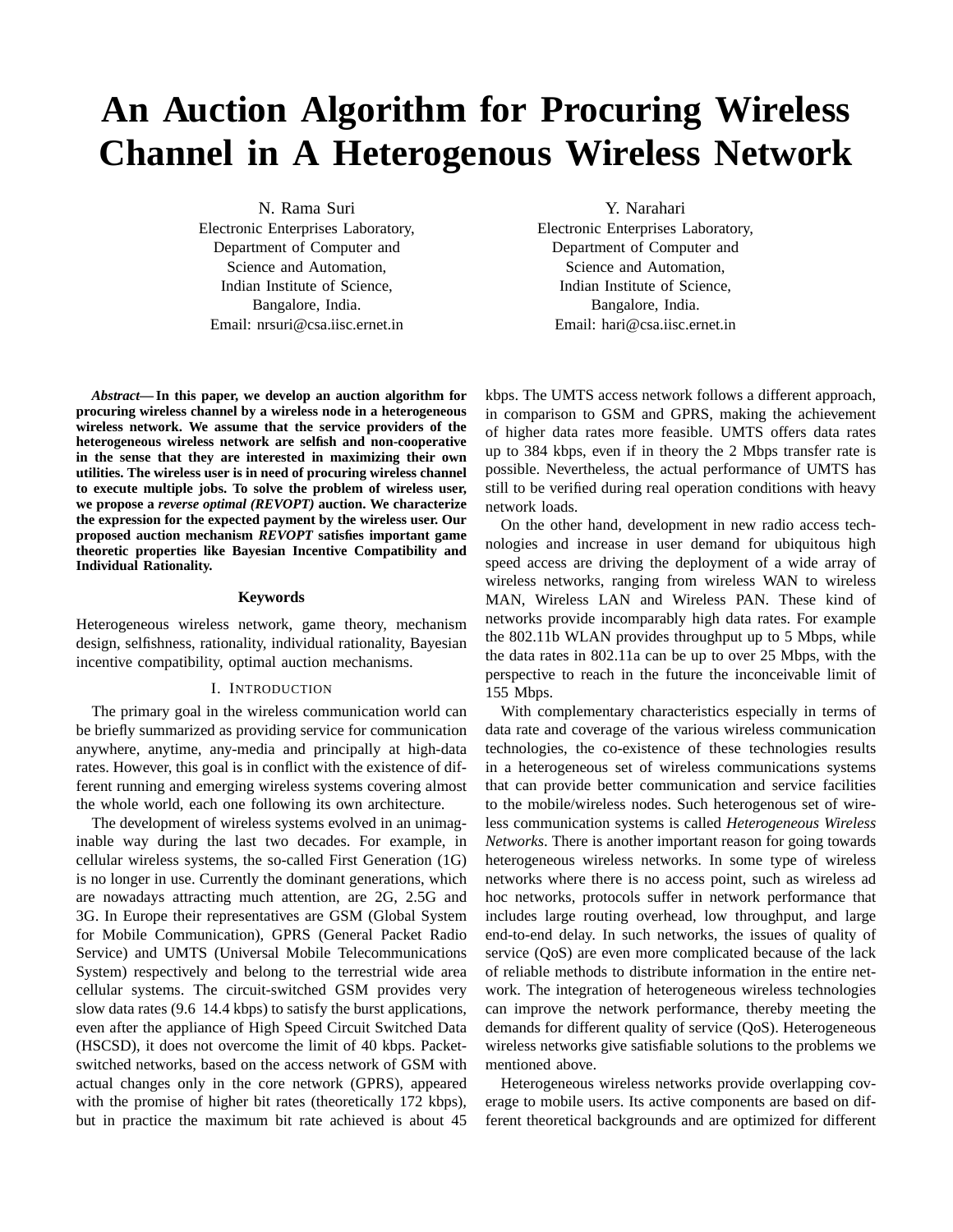ranges. Heterogeneous wireless networks pose many interesting research challenges. Among which, resource management in such a hybrid environment is still an open problem.

## *A. Problem Statement*

In this paper, we attempt to provide solution to the following problem. We consider the situation where a mobile/wireless user has to perform a set of jobs, where each job is a parallel application and can be split over different wireless networks for execution. The mobile user can access heterogeneous wireless networks provided by a set of selfish, intelligent, and noncooperative service providers. These service providers charge for allocating the wireless channel to the mobile/wireless users. Ultimately, the problem for a mobile/wireless user is to procure wireless channel to perform the jobs while minimizing the total amount to pay to the network service providers. So, there is a need for a mechanism that should be optimal (i.e. in minimal sense) for the mobile user and satisfy important game theoretic properties, say Bayesian incentive compatibility and individual rationality, so that the selfish and non-cooperative service providers participate in bidding for the time slots which are announced by the wireless user.

## *B. Contributions of the Paper*

As far as our knowledge is concerned, research is currently going on developing auction algorithms for wireless channel allocation in a single wireless network environment. The work presented in this paper is perhaps the earliest works in developing auction based algorithms in heterogeneous wireless network environment. In this paper, we develop a noncooperative game theoretic based mechanism to solve the wireless channel procurement problem of a wireless/mobile user having access to a heterogeneous wireless network. Our work can be organized in the following way.

- We first define what we call *Resource Procurement Auction* to explain the context of the problem.
- Then, we formulate Resource Procurement Auction as a mechanism design problem in a quasi-linear environment.
- We next design a *reverse optimal (REVOPT)* mechanism for Resource Procurement Auction problem. In this design, we characterize both the allocation rule and payment rule of *REVOPT* auction mechanism. Finally, we compute an expression for the optimal (in minimal sense) total payment by the wireless/mobile user using our approach.

## *C. Organization of the Paper*

The paper is organized in the following. Section 2 provides a review of the related literature. In Section 3, we define Resource Procurement Auction and also formulate it as a mechanism design problem in a quasi-linear environments. We present the *REVOPT* auction mechanism in Section 4. We conclude the paper in Section 5.

## II. RELATED WORK

In this section, we present the related work from the literature. As we are concerned with developing auction based mechanism to the resource procurement problem in heterogeneous wireless networks, we present the review of the literature in two parts. In Section  $II(A)$ , we present the research work in the area of heterogeneous wireless networks and resource management. In Section II(B), we deal with the review of related literature work on reverse auctions.

## *A. Research Work on Heterogeneous Wireless Networks*

Examples of integrated heterogeneous wireless networks include ad hoc/cellular integrated networks. Wu, Mukherjee, and Chan proposed mobile-assisted connection-admission (MACA) channel allocation scheme to achieve load balancing in a cellular network [1]. In MACA, some special channels are used to connect mobile units from different cells. When a mobile unit cannot connect to its own base station due to heavy load, it may be able to get connected to its neighboring cells base station through a two-hop link. A similar approach, integrated cellular and ad hoc relaying systems (iCAR), is proposed by Wu et al. in [2]. It addresses the congestion problem due to unbalanced traffic in a cellular system and provides interoperability for heterogeneous networks. The basic idea is to place a number of ad hoc repaying stations at strategic locations, which can be used to relay signals between mobile hosts and base stations.

In [3], Brewer, et al. present the results of the BAR-WAN project, which focused on enabling truly useful mobile networking across an extremely wide variety of real-world networks and mobile devices. The authors present the overall architecture that enables seamless roaming in a single logical overlay network composed of many heterogeneous (mostly wireless) physical networks, and provides significantly better TCP performance for these networks. It also provides complex scalable and highly available services to enable powerful capabilities across a very wide range of mobile devices, and mechanisms for automated discovery and configuration of localized services.

Topology Control in Heterogeneous Wireless Networks is addressed for the first time in [4]. This presents the possible topology control problems in these networks and provides solutions to these problems. It proposes two localized topology control algorithms for heterogeneous wireless multihop networks with non-uniform transmission ranges: Directed Relative Neighborhood Graph (DRNG) and Directed Local Minimum Spanning Tree (DLMST). In both algorithms, each node selects a set of neighbors based on the locally collected information.

In [5], the authors present novel network scenarios where wired and wireless connections are melted together, a real measure of these parameters is fundamental in a planning process of new services over novel network infrastructures. Nowadays networks are heterogeneous in terms of access network technologies (wired LAN Ethernet 10/100/1000, Wireless LAN - 802.11a, 802.11b, 802.11g -, GPRS, UMTS, GSM, Bluetooth, ...), end-users devices (workstation, PC desktop, Laptop/Notebook, PDA, Advanced Mobile Phone, ...) and finally operating systems (Unix, Linux, Win 98/NT/2000/XP,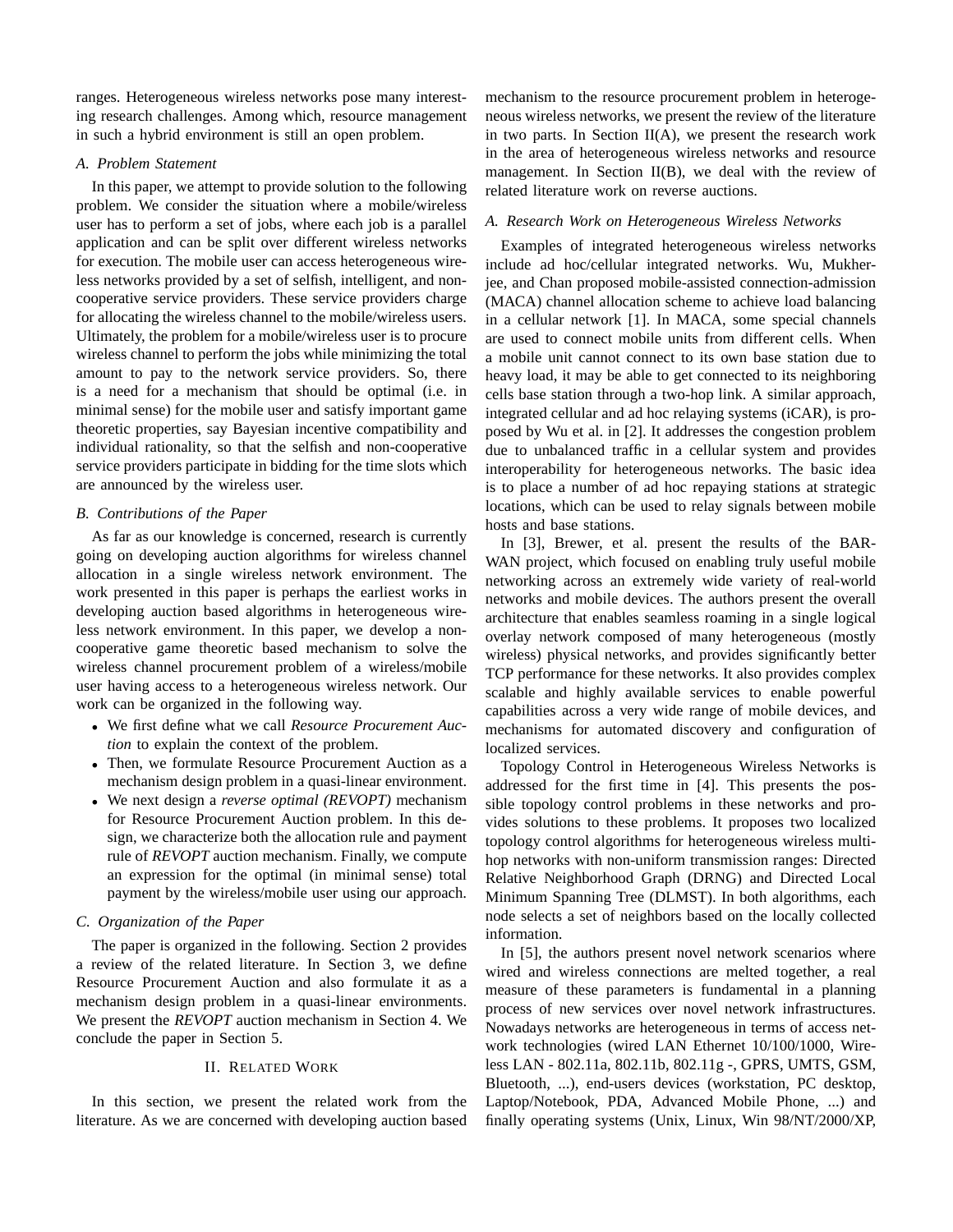Win CE, Linux Familiar, OS Embedded, ...). The authors also provide a heterogeneous network performance characterization with respect to delay and throughput in UDP and TCP environments.

Kyriazakos, et al. investigated the real-time radio resource management in heterogeneous wireless networking environments in [6]. The authors presented a methodology and an approach for designing a hierarchical system that is augmenting the functionality of wireless network architectures by enforcing smooth co-operation and is capable to react when resource shortcomings appear.

Qadeer, et al. in [7] presented an approach for power management of the wireless network interfaces (WNIC) for heterogeneous wireless networks. The authors develop an integrated approach for the management of power and performance of mobile devices for these environments. Their policy decides which WNIC to employ for a given application and optimizes its usage based on the current power and performance needs of the system. The policy dynamically switches between WNICs during program execution if data communication requirements and/or network conditions change.

Suliman et al. for the first time introduced cooperative game theoretic concepts for resource allocation in heterogeneous wireless networks in [8]. But, this paper does not provide the mathematical modelling of the cooperative game associated with the resource allocation problem in which different wireless network service providers cooperate among themselves. In contrast to this approach, we consider the situation where the service providers of the heterogeneous wireless network are selfish, intelligent, and *non-cooperative* in the sense that they are interested in maximizing their own utilities. We provide rigorous mathematical modelling of our model.

## *B. Research Work on Reverse Auctions*

Auctions are concerned with the design of certain *rules of interaction* using the tools of game theory and mechanism design [9], [10], for electronic transactions that will, in principle, yield some desired outcome. In the context of negotiations for procurement we require rules governing: (1)bidding for contracts, (2)the issues and attributes that will be considered to determine winner(s) of the contract, (3)determination of winning suppliers, and (4)payments that will be made. English auctions and Dutch auctions, and sealed bid contracts are well understood, widely used economic mechanisms in the context of reverse auctions. Since the *rules of interaction* in these auctions are well laid out, they have been a natural target for automation.

A comprehensive survey on reverse auction based mechanisms appears in [11]. Other recent surveys can be found in [12],[13].

#### III. RESOURCE PROCUREMENT AUCTION

We consider the resource procurement problem for a mobile user having access to heterogeneous wireless networks provided by a set of selfish and non-cooperative service providers. We assume that the mobile user is equipped with multiple network interfaces in order to access heterogeneous wireless networks. The mobile user has a set of different jobs to be performed. The worth to the mobile user by different jobs is also different. So, the time slots for getting access to wireless channel to perform these jobs also worth differently to the wireless/mobile user. Without loss of generality, we assume that the mobile user announces the time slots in decreasing order of the preference. It means that the value of the mobile user for the first time slot is more when compared to the second time slot, the value for the second time slot is more when compared to the third time slot, so on. Once the time slots are announced, then the service providers will submit bids on them. Having received the bids, the mobile user uses a mechanism for selecting the winning bids and deciding the payment to the winning bidders. We call this auction mechanism *Resource Procurement Auction*. The payment by the mobile user to the winning service providers depends on the bids submitted by the service providers (bidders).

Now, let us assume there are *n* service providers and  $N =$  $\{1, 2, ..., n\}$  represents the set of service providers. Let there are m time slots announced by the mobile user and  $M =$  $\{1, 2, ..., m\}$  represents the set of time slots to be auctioned. Let  $\theta = (\theta_1, \theta_2, ..., \theta_n)$  be the vector of bids received from these *n* service providers. Let  $p_i(\theta)$  be the payment to the service provider  $i$  by the mobile user, when the vector of bids of the service providers is  $\theta$ .

## *A. Resource Procurement Auction as Mechanism Design Problem*

To model Resource Procurement Auction as mechanism design problem, we will make the following four assumptions. These four assumptions are treated as bench mark assumptions for the design of auctions from the literature point of view.

- 1) *Risk Neutral:* The heterogeneous wireless network service providers are risk neutral.
- 2) *Independent Private Value (IPV) Model:* Each wireless network service provider knows the value of a particular time slot that he is going to bid and does not know the value of the other wireless network service providers. Each service provider perceives any other service provider's valuation as a draw from some probability distribution. In the same fashion, he knows that the other service providers regard his own valuation as a draw from some probability distribution. More precisely, for service provider  $i, i = 1, 2, ..., n$ , there is some probability distribution  $\Phi_i(.)$  from which he draws his valuation  $\theta_i$  for the time slot. Any service provider's valuation is statistically independent from any other service provider's valuation. The valuation  $\theta_i$  can be viewed as his private value. Let  $\Theta_i$ ,  $i = 1, 2, ..., n$ denote the set of all possible types of service provider i and assume that  $\Theta_i$  is a closed interval of the real line, that is  $\Theta_i = [\theta_i^l, \theta_i^u]$ . This implies that  $\Phi_i(.)$ ,  $i = 1, 2, ..., n$  are probability distribution functions of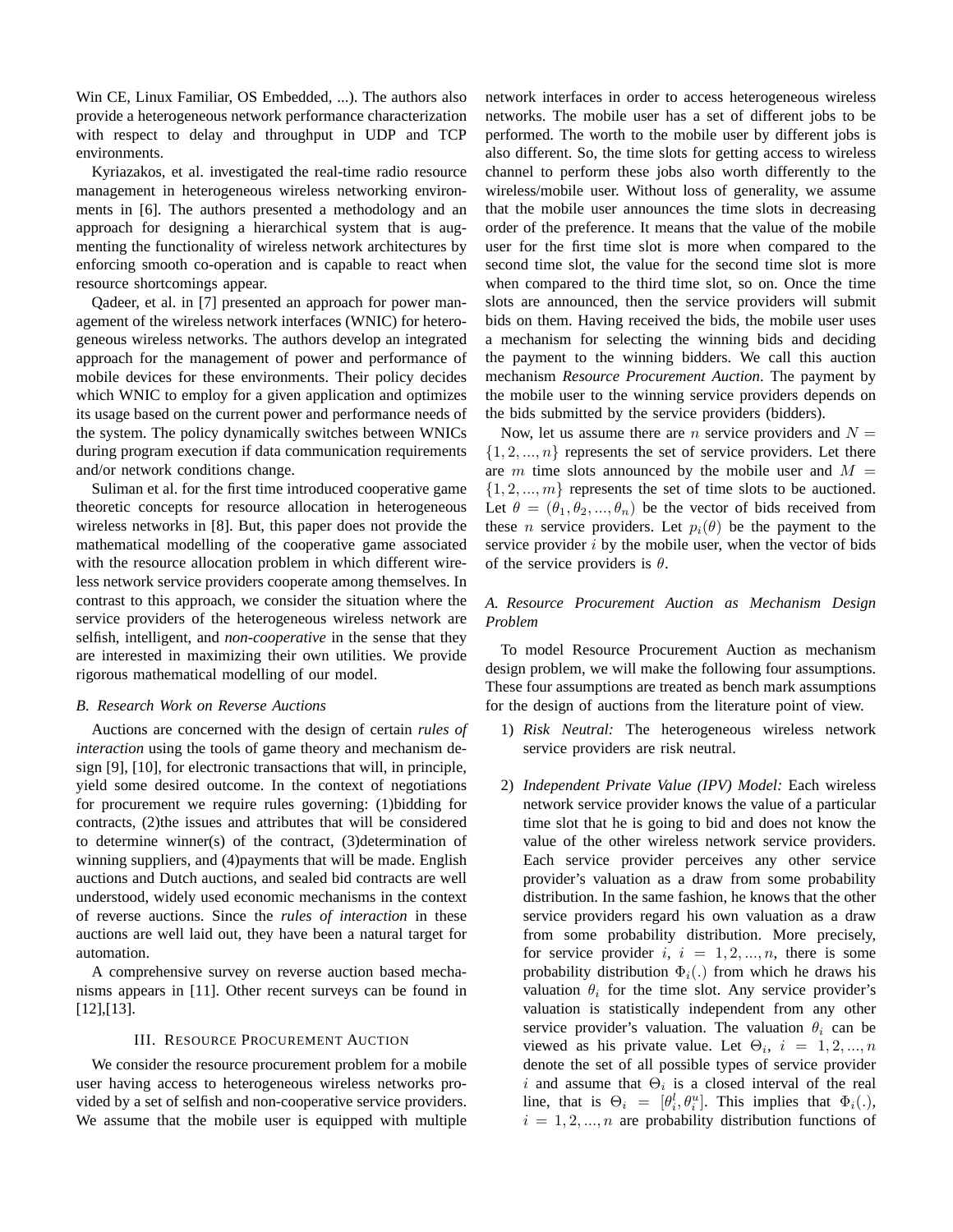the random variables  $\Theta_i$ ,  $i = 1, 2, ..., n$ .

- 3) *Symmetry among Service Providers:* The service providers are symmetric in the following sense:
	- $\Theta_1 = \Theta_2 = ... = \Theta_n = \Theta$

• 
$$
\Phi_1(.) = \Phi_2(.) = ... = \Phi_n(.) = \Phi(.)
$$

- 4) *Properties of* Φ(.) *and* Θ*:* We assume that Φ(.) satisfy the following properties:
	- $\bullet \ \Theta = [\theta^l, \theta^u]$
	- $\bullet$   $\theta^l > 0$
	- $\phi(\theta) = \Phi'(\theta) > 0$ ;  $\forall \theta^l \leq \theta \leq \theta^u$

Under this setting, we can formulate the resource procurement auction as mechanism design problem. The following are the main components of the Resource Procurement Auction mechanism design problem.

1) *Outcome Set X:* An outcome in our mechanism design problem can be represented by a vector  $x =$  $((y_{ij})_{i\in N,j\in M}, (p_i)_{i\in N})$ , where  $y_{ij}$  is the probability that service provider  $i$  is the winner for the time slot  $j$ and  $p_i$  is the payment received by  $i^{th}$  service provider. The set of all feasible alternatives is represented in the following way.

$$
X = \{((y_{ij})_{i \in N, j \in M}, (p_i)_{i \in N}) | y_{ij} \in [0, 1],
$$
  
\n
$$
\sum_{i=1}^{n} y_{ij} \le 1, \sum_{j=1}^{m} y_{ij} \le 1, p_i \ge 0,
$$
  
\n
$$
\forall i \in N, j \in M\}
$$

2) *Utility Function of Service Providers*  $(u_i(.))$ : The Bernoulli utility function of the  $i^{th}$  service provider is given by,

$$
u_i(x, \theta_i) = \left(\sum_{j=1}^m y_{ij}\right)(p_i - \theta_i)
$$

3) *Social Choice Function*  $(f(.))$ : The general structure of the social choice function for this type of problems is,

$$
f(\theta) = ((y_{ij})_{i \in N, j \in M}, (p_i)_{i \in N})
$$

Note that  $y_{ij}(\theta)$  depends on allocation rule and  $p_i(\theta)$ depends on the payment rule.

Now under these four benchmark assumptions, a resource procurement auction can be viewed as a direct revelation mechanism  $\Lambda = ((\Theta_i)_{i \in N}, f(.))$  in quasi linear environment, where  $\Theta_i$  is the type set of an service provider i and  $f(.)$  is the social choice function.

A mechanism  $\Lambda$  combined with possible types of the service providers  $(\Theta_1, \Theta_2, ..., \Theta_n)$ , probability density  $\phi(.)$ , and Bernoulli utility functions  $(u_1(.), u_2(.), ..., u_n(.) )$  defines a Beyesian game of incomplete information which gets induced among the service providers after the mobile user announces the time slots. The induced Bayesian Game  $\Gamma^{b}$  can be given in the following manner

$$
\Gamma^b = (N, (\Theta_i)_{i \in N}, (\Theta_i)_{i \in N}, \phi(.), (u_i')_{i \in N})
$$

where  $u'_i : \Theta \times \Theta \mapsto \mathbb{R}$  is the utility function of agent i and is defined in the following manner

$$
u_i^{'}(\theta^{'}, \theta) = u_i(f(\theta^{'}), \theta_i)
$$

where  $\Theta = \times_{i \in N} \Theta_i$ .

A strategy for the service provider i in the above game  $\Gamma^b$  is a function  $s_i$ :  $\Theta_i \mapsto \Theta_i$  giving service provider *i*'s contingent bidding plan of revealing his own type based on his actual type  $\theta_i$ . Depending on kind of mechanism the mobile user uses, the service providers decide their bidding strategy. The strategies selected by the service providers in turn decide the payment made by the mobile user. There comes *Game theory* into the situation to analyze the existing scenario. It says that each bidder will follow the bidding strategy  $s_i^*(.)$  such that the strategy profile  $(s_1^*(.) , s_2^*(.) , ..., s_n^*)$  is a *Bayesian Nash equilibrium* of the game  $\Gamma^b$  induced by the mechanism that the mobile user uses.

Some natural questions that arise in this context are the following. What kind of mechanism that the mobile user imposes to procure resources in an optimal way (i.e. minimizing the total payment)? What are the key game theoretic properties the mechanism has to satisfy? We will answer these questions in the rest of this paper. In general, the mechanism that the mobile user imposes should give minimum payment (to pay to the winning service providers) and satisfy the following two important properties of a social choice function.

## *Individual Rationality:*

The service providers participation in the auction is *voluntary* in the sense that the mobile user should not force them to participate in the auction mechanism. As a result, the service provider will choose to participate in the mechanism only if he loses nothing out of participating in the auction. This is known as *individual rationality constraints*. So, in order to ensure the service provider  $i$ 's participation in the mechanism, after he has learned his actual type as  $\theta_i$ , the following *interim individual rationality constraints* must be satisfied

$$
U_i(\theta_i|f) = E_{\theta_{-i}}[u_i(f(\theta_i, \theta_{-i})|\theta_i)] \ge 0, \,\forall \theta_i \in \Theta_i
$$

where  $U_i(\theta_i|f)$  is service provider *i*'s *interim expected utility* under social choice function  $f(.)$  when his type is  $\theta_i$ .

#### *Incentive Compatibility:*

The service providers prefer to have an auction mechanism  $\Lambda$ for which truth telling is the equilibrium strategy for all the service providers. The reason being for this is that some times it is very difficult to compute the optimal strategy in closed form given the bidders are bounded rational. These constraints are called *Incentive Compatibility* constraints. Depending on the type of the equilibrium concept in hand, there are two types of incentive compatibility constraints.

• *Dominant Strategy Incentive Compatibility:* The social choice function  $f(.)$  is said to be dominant strategy incentive compatible if the direct revelation mechanism  $\Lambda = ((\Theta_i)_{i \in N}, f(.))$  has a dominant strategy equilibrium  $s' = (s'_1(.), s'_2(.), ..., s'_n(.))$ , where

$$
s_i^{'}(\theta_i)=\theta_i,\,\forall \theta_i\in\Theta_i,,\,\forall i\in N
$$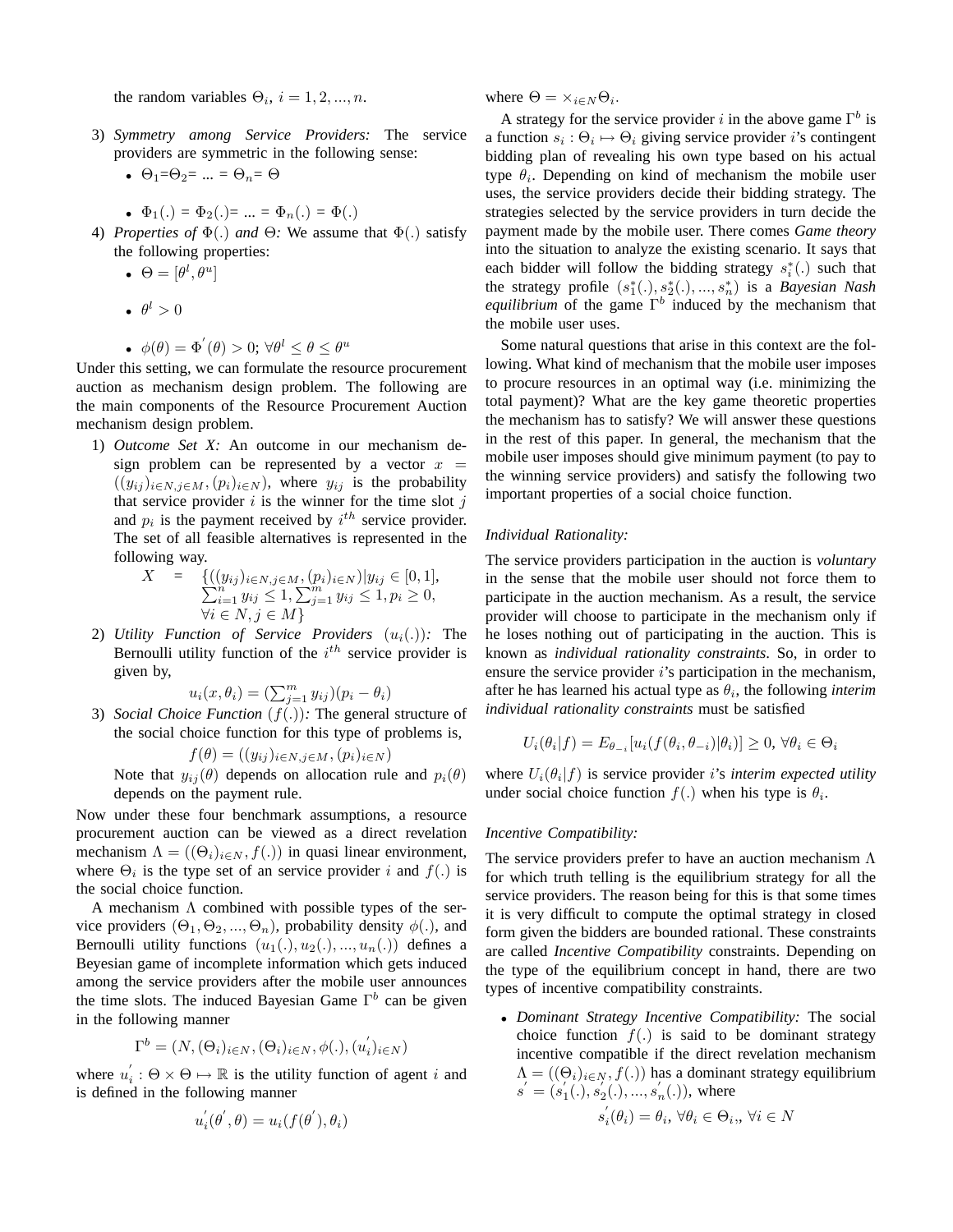• *Bayesian Incentive Compatibility:* The social choice function  $f(.)$  is said to be Bayesian incentive compatible if the direct revelation mechanism  $\Lambda = ((\Theta_i)_{i \in N}, f(.))$  has a Bayesian Nash equilibrium  $s^* = (s_1^*(.) , s_2^*(.) , ..., s_n^*(.) )$ , where

$$
s_i^*(\theta_i) = \theta_i, \,\forall \theta_i \in \Theta_i, \,\forall i \in N
$$

In order to make the work of the service providers simpler, it is better to choose a mechanism  $\Lambda = ((\Theta_i)_{i \in N}, f(.))$  such that the social choice function  $f(.)$  is ideally dominant strategy incentive compatible.

## IV. REVERSE OPTIMAL MECHANISM (*REVOPT*)

From the previous section, it is desirable for the mobile user to have a mechanism which minimizes the expected payment along with satisfying the properties of individual rationality and Bayesian incentive compatibility. Myerson studied such type of auction mechanisms in the context of selling (i.e. forward auction settings) a single individual item [14]. Myerson called such an auction mechanism as *optimal auction*. In this paper, we are considering the case where multiple items (i.e. time slots) are procured (i.e. reverse auction settings) by the mobile user from the non-cooperative and selfish service providers. So, we call our proposed approach *Reverse Optimal (REVOPT)* auction.

As mentioned in Section III, we assume there are  $n$  service providers and  $N = \{1, 2, ..., n\}$  represents the set of service providers. Let there are  $m$  time slots announced by the mobile user and  $M = \{1, 2, ..., m\}$  represents the set of time slots to be auctioned. Let  $\theta = (\theta_1, \theta_2, ..., \theta_n)$  be the vector of bids received from these *n* service providers. Let  $p_i(\theta)$  be the payment to the service provider  $i$  by the mobile user, when the vector of bids of the service providers is  $\theta$ . The Bernoulli utility function of service provider  $i$  is given by

$$
u_i(f(\theta), \theta_i) = \n\begin{cases} \n\sum_{j=1}^m y_{ij}(\theta) (p_i(\theta) - \theta_i) \\
= \n v_i(y(\theta)) (p_i(\theta) - \theta_i) \\
= \n\end{cases}
$$

where  $v_i(y(\theta)) = (\sum_{j=1}^m y_{ij}(\theta))$  is known as value function of the service provider i.  $t_i(\theta) = v_i(y(\theta))p_i(\theta)$  denotes the payment to the service provider by the mobile user. Now expected payment,  $\bar{t}_i(\hat{\theta}_i)$ , to the service provider i when he announces his type to be  $\hat{\theta}_i$  and all the service providers  $j \neq i$ truthfully reveal their type is given by

$$
\bar{t}_i(\hat{\theta}_i) = E_{\theta_{-i}}[t_i(\hat{\theta}_i, \theta_{-i})]
$$

A similar expression for the valuation function of  $i^{th}$  service provider is

$$
\bar{v}_i(\hat{\theta}_i) = E_{\theta_{-i}}[v_i(y(\hat{\theta}_i, \theta_{-i}))]
$$

Now, the expected utility of  $i^{th}$  service provider when his type  $\theta_i$  is given by,

$$
U_i(\theta_i) = \bar{t}_i(\theta_i) - \bar{v}_i(\theta_i)\theta_i \tag{1}
$$

A social choice function that the mobile user chooses in this environment is in the form  $f(.) = ((y_{ij})_{i \in N, j \in M}, (t_i)_{i \in N}).$ We want this social choice function to satisfy individual rationality and Bayesian incentive compatibility, which are mentioned in the previous section.

For the above mentioned social choice function to satisfy the interim individual rationality constraints, the following equation must be hold.  $\forall i \in N, \forall \theta_i \in \Theta_i$ 

$$
U_i(\theta_i) = E_{\theta_{-i}}[u_i(f(\theta_i, \theta_{-i}), \theta_i)|\theta_i]
$$
  
=  $\bar{t}_i(\theta_i) - \bar{v}_i(\theta_i)\theta_i$   
\geq 0

because the service providers are always free to participate in the bidding of time slots.

Now, we need to characterize the conditions under which the above social choice function satisfies the Bayesian Incentive compatibility. The following Proposition serves the requirement.

**Proposition-1:** The social choice function,  $f(.) =$  $((y_{ij})_{i\in N,j\in M}, (t_i)_{i\in N})$ , chosen by the mobile user is Bayesian incentive compatible if and only if,  $\forall i \in N$ ,

(i) 
$$
\bar{v}_i(.)
$$
 is non-increasing,  
(ii)  $U_i(\theta_i) = U_i(\theta_i^l) - \int_{\theta_i^l}^{\theta_i} \bar{v}_i(s)ds, \forall \theta_i \in \Theta_i$ .

**Proof:**(a) *Necessity:* Bayesian incentive compatibility implies that for each  $\hat{\theta}_i > \theta_i$  we have,

$$
U_i(\theta_i) \quad \geq \quad t_i(\hat{\theta}_i) - \theta_i \bar{v}_i(\hat{\theta}_i) \\qquad \qquad = \quad U_i(\hat{\theta}_i) + (\hat{\theta}_i - \theta_i) \bar{v}_i(\hat{\theta}_i),
$$

and

$$
U_i(\hat{\theta}_i) \geq t_i(\theta_i) - \hat{\theta}_i \bar{v}_i(\theta_i)
$$
  
= 
$$
U_i(\theta_i) + (\theta_i - \hat{\theta}_i) \bar{v}_i(\theta_i).
$$

Thus,

$$
\bar{v}_i(\theta_i) \ge \frac{U_i(\theta_i) - U_i(\hat{\theta}_i)}{\hat{\theta}_i - \theta_i} \ge \bar{v}_i(\hat{\theta}_i)
$$

This expression immediately implies that  $\bar{v}_i(.)$  must be nonincreasing (since we have taken  $\theta_i > \theta_i$ ). In addition, letting  $\theta_i \rightarrow \theta_i$  and using the above expression, we have  $\forall \theta_i$ 

$$
U^{'}_i(\theta_i)=-\bar{v}_i(\theta_i)
$$

and so

$$
U_i(\theta_i) = U_i(\theta_i^l) - \int_{\theta_i^l}^{\theta_i} \bar{v}_i(s) ds, \,\forall \theta_i \in \Theta_i.
$$

This completes the proof for the necessary conditions.

*(b) Sufficiency:* Consider any  $\theta_i$  and  $\hat{\theta}_i$  and suppose without loss of generality  $\theta_i > \theta_i$  holds. If the conditions (i) and (ii) in the statement of the proposition hold, then

$$
U_i(\theta_i) - U_i(\hat{\theta}_i) = -\int_{\hat{\theta}_i}^{\theta_i} \bar{v}_i(s)ds
$$
  
\n
$$
\geq -\int_{\hat{\theta}_i}^{\hat{\theta}_i} \bar{v}_i(\hat{\theta}_i)ds
$$
  
\n
$$
= -(\theta_i - \hat{\theta}_i)\bar{v}_i(\bar{\theta}_i)
$$

Hence,

$$
U_i(\theta_i) \geq U_i(\hat{\theta}_i) - (\theta_i - \hat{\theta}_i)\bar{v}_i(\bar{\theta}_i)
$$
\n
$$
= \bar{t}_i(\hat{\theta}_i) - \theta_i\bar{v}_i(\hat{\theta}_i)
$$
\n(2)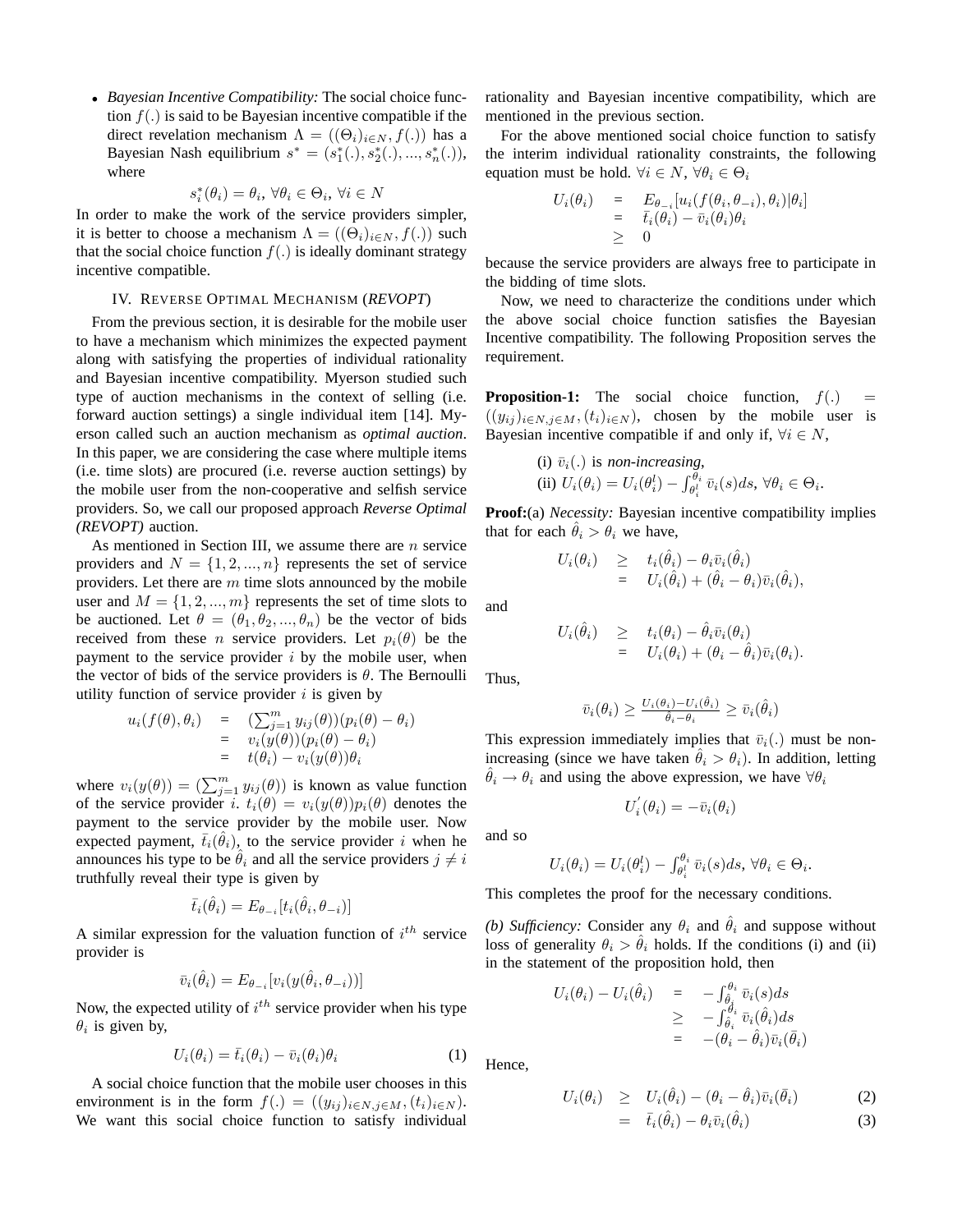Similarly, we can derive the following expression for the case where  $\hat{\theta}_i \geq \theta_i$ ,

$$
U_i(\hat{\theta}_i) \geq U_i(\theta_i) - (\hat{\theta}_i - \theta_i)\bar{v}_i(\theta_i) \tag{4}
$$

$$
= \bar{t}_i(\theta_i) - \hat{\theta}_i \bar{v}_i(\theta_i) \tag{5}
$$

Equations  $(3)$  and  $(4)$  establish the required sufficiency conditions. So, f(.) is Bayesian incentive compatible. *Q.E.D.*

A social choice function chosen by the mobile user in the environment is a function  $f(.) = ((y_{ij})_{i \in N, j \in M}, (t_i)_{i \in N})$ having the properties that,  $y_{ij}(\theta) \in [0,1]$ ,  $\forall i \in N, \forall j \in \mathbb{N}$  $M, \forall \theta \in \Theta, \sum_{j \in M} y_{ij}(\theta) \leq 1, \sum_{i \in N} y_{ij}(\theta) \leq 1, \text{ and}$  $i \in N$  t<sub>i</sub>( $\theta$ ) being the total payment by the mobile user. The mobile user's reverse optimal mechanism can be written as one of choosing functions  $(y_{ij})_{i \in N, j \in M}$  and  $(U_i(.))_{i \in N}$  to solve

Minimize 
$$
\sum_{i=1}^{n} \int_{\theta_i^l}^{\theta_i^u} {\{\bar{v}_i(\theta_i)\theta_i + U_i(\theta_i)\}\phi_i(\theta_i)} d\theta_i
$$

subject to

- (i)  $\bar{v}_i(.)$  is non-increasing,  $\forall i \in N$
- (i)  $v_i(.)$  is non-increasing,  $vt \in IV$ <br>
(ii)  $y_{ij}(\theta) \in [0, 1], \sum_{j=1}^{m} y_{ij}(\theta) \le 1, \sum_{i=1}^{n} y_{ij}(\theta) \le 1$ ,  $\forall i \in N, \forall j \in M, \forall \theta \in \Theta$
- (iii)  $U_i(\theta_i) = U_i(\theta_i^l) \int_{\theta_i^l}^{\theta_i}$  $\overline{\theta_i^{\iota}}\,\bar{v}_i(s)ds, \,\forall i\in N\,\,,\,\forall \theta_i\in \Theta_i$
- (iv)  $U_i(\theta_i) \geq 0, \forall i \in N, \theta_i \in \Theta_i$

In this formulation, the objective function corresponds to the total expected payment by the mobile user to all service providers. Here note that constraint (iv) is service provider's individual rationality constraints, constraint  $(i)$ & $(iii)$  are the necessary and sufficient conditions for the social choice function  $f(\theta) = ((y_{ij}(\theta))_{i \in N, j \in M}, (t_i(\theta))_{i \in N})$  to be Bayesian incentive compatible from Proposition-1.

Note that if constraint (iii) is satisfied, then constraint (iv) will be satisfied if and only if

(v) 
$$
U_i(\theta_i^l) \ge \int_{\theta_i^l}^{\theta_i} \bar{v}_i(s)ds, \ \forall i \in N
$$

So, we can replace constraint (iv) with constraint (v). Next, substituting for  $U_i(\theta_i)$  in the objective function from constraint (iii), we get

## Minimize

$$
\sum_{i=1}^{n} \int_{\theta_i^l}^{\theta_i^u} \left\{ \bar{v}_i(\theta_i)\theta_i + U_i(\theta_i^l) - \int_{\theta_i^l}^{\theta_i} \bar{v}_i(s)ds \right\} \phi_i(\theta_i) d\theta_i
$$

Integrating by parts the above equation, the mobile user problem can be written as one of choosing the functions  $y_{ij}$ . and the values  $U_1(\theta_1^l), U_2(\theta_2^l), ..., U_n(\theta_n^l)$  such that

Minimize

$$
\int_{\theta_1^1}^{\theta_1^u} \cdots \int_{\theta_n^l}^{\theta_n^u} \left\{ \sum_{i=1}^n v_i(\theta_i) J_i(\theta_i) \right\} \left\{ \prod_{i=1}^n \phi_i(\theta_i) \right\} d\theta_n \ldots d\theta_1 + \sum_{i=1}^n U_i(\theta_i^l)
$$

subject to constraints (i), (ii), and (v), where

$$
J_i(\theta_i) = \theta_i - \frac{1 - \Phi_i(\theta_i)}{\phi_i(\theta_i)} = \theta_i - \frac{\bar{\Phi}_i(\theta_i)}{\phi_i(\theta_i)}.
$$

It is evident that solution must have  $U_i(\theta_i^l) = \int_{\theta_i^l}^{\theta_i} \bar{v}_i(s) ds$ ,  $\forall i \in N$ . Hence the mobile user's optimization problem reduces to choosing functions  $y_{ij}$ .) such that,

Minimize

$$
\int_{\theta_1^l}^{\theta_1^u} \dots \int_{\theta_n^l}^{\theta_n^u} \left\{ \sum_{i=1}^n v_i(\theta_i) J_i(\theta_i) \right\} \left\{ \prod_{i=1}^n \phi_i(\theta_i) \right\} d\theta_n \dots d\theta_1 + \sum_{i=1}^n \int_{\theta_i^l}^{\theta_i} \bar{v}_i(s) ds
$$

subject to

(i) 
$$
\bar{v}_i(.)
$$
 is non-increasing,  $\forall i \in N$ 

(i)  $v_i(.)$  is non-increasing,  $\forall i \in \mathbb{N}$ <br>
(ii)  $y_{ij}(\theta) \in [0, 1], \sum_{j=1}^m y_{ij}(\theta) \le 1, \sum_{i=1}^n y_{ij}(\theta) \le 1$ ,  $\forall i \in N, \forall j \in M, \forall \theta \in \Theta$ 

Let us ignore the constraint (i) for the moment. Then the above optimization problem indicates that  $y_{ii}$ .) is a solution to this relaxed problem iff  $\forall i \in N$ , we have Ţ

$$
y_{ij} = \begin{cases} 0 & \forall j = 1, 2, ..., m & : & if J_i(\theta_i) > 0 \\ 1 & \forall j = 1, 2, ..., m < n & : & if J_i(\theta_i) = J(j) \\ 1 & \forall j = 1, 2, ..., m \ge n & : & if J_i(\theta_i) = J(j) \\ 0 & : & \text{otherwise} \end{cases}
$$

where  $J(j)$  is the  $j^{th}$  lowest among  $J_i(\theta_i), \forall i \in N$ . It says, if we ignore the constraint (i), then  $y_{ij}$  is a solution to the relaxed problem iff any the service provider for whom the value  $J_i(\theta_i)$  is positive, no time slot is assigned and the rest of the service providers will be assigned to the time slots in the same order as the values of  $J_i(\theta_i)$  starting from the lowest possible value. That is, the first time slot is allocated to the service provider who has *the highest negative value* for  $J_i(\theta_i)$ , the second time slot is assigned to the service provider who has *the second highest negative value* for  $J_i(\theta_i)$ , and so on. This completes the characterization of the allocation rule of the social choice function chosen by the mobile user.

Now, we will characterize the payment rule in the social choice function.

$$
t_i(\theta) = \bar{t}_i(\theta_i)
$$
  
\n
$$
= \theta_i \bar{v}_i(\theta_i) + U_i(\theta_i)
$$
  
\n
$$
= \theta_i \bar{v}_i(\theta_i) + U_i(\theta_i^l) - \int_{\theta_i^l}^{\theta_i} \bar{v}_i(s) ds
$$
  
\n
$$
= \theta_i \bar{v}_i(\theta_i)
$$

where  $\bar{v}_i(\theta_i)$  is expected value of the  $i^{th}$  service provider and

$$
\begin{array}{rcl}\n\bar{v}_i(\theta_i) & = & E_{\theta_{-i}}[v_i(y(\theta))] \\
& = & E_{\theta_{-i}}[\sum_{j=0}^m y_{ij}(\theta)]\n\end{array}
$$

This completes the analysis on the structure of *REVOPT* mechanism chosen by the mobile user. Using this auction mechanism the total payment,  $P_{REVOPT}$ , by the mobile user for procuring wireless channel is given by (under bench mark assumptions)

$$
P_{REVOPT} = n \int_{\theta=\theta^l}^{\theta^u} \bar{t}(\theta) \phi(\theta) d\theta
$$

## V. CONCLUSIONS AND FUTURE WORK

In this paper, we addressed the problem of procuring resources by the wireless/mobile user in non-cooperative heterogenous wireless networks. We have proposed a reverse optimal auction *(REVOPT)* mechanism to solve this problem. We characterized the allocation rule and payment rule in our solution. This proposed auction mechanism satisfies important game theoretic properties like individual rationality and incentive compatibility.